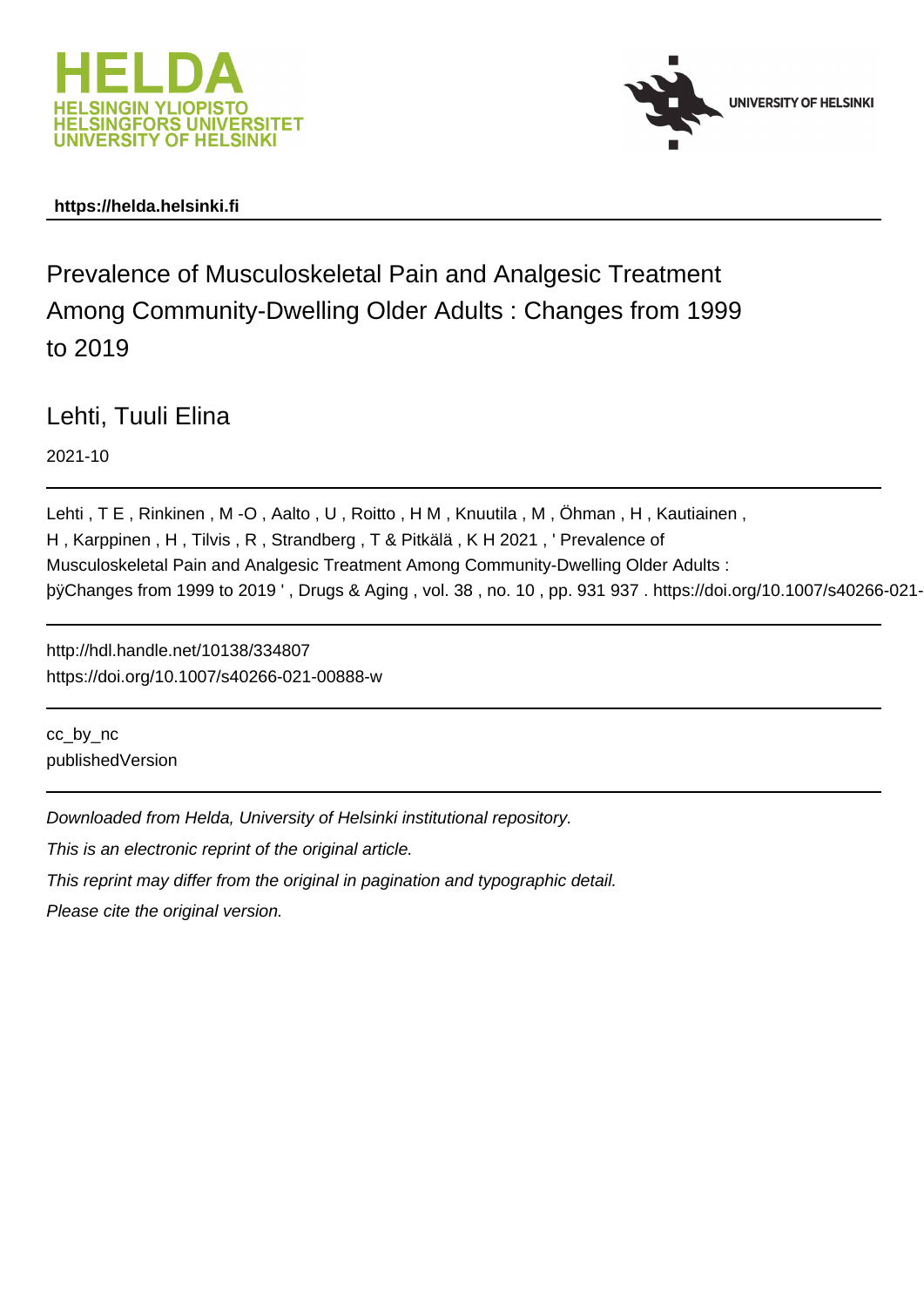## **ORIGINAL RESEARCH ARTICLE**



# **Prevalence of Musculoskeletal Pain and Analgesic Treatment Among Community‑Dwelling Older Adults: Changes from 1999 to 2019**

**Tuuli Elina Lehti1,2,3  [·](http://orcid.org/0000-0002-1861-8576) M.‑O. Rinkinen3 · U. Aalto2,3 · H. M. Roitto2,3 · M. Knuutila2,3 · H. Öhman4 · H. Kautiainen3 · H. Karppinen<sup>3</sup> · R. Tilvis<sup>5</sup> · T. Strandberg5,6 · K. H. Pitkälä1,3**

Accepted: 25 July 2021 / Published online: 13 August 2021 © The Author(s) 2021

## **Abstract**

**Background** Pain is undertreated in older populations. At the same time, increased use of opioids is of concern in the Western world.

**Aims** We sought to analyze temporal trends in musculoskeletal pain and prescribed analgesic treatment among communitydwelling people aged 75–95 years using cross-sectional cohort data spanning 20 years.

**Methods** The Helsinki Aging Study recruited random samples of people aged 75, 80, 85, 90, and 95 years in 1999, 2009, and 2019. In total, 5707 community-dwelling persons participated in the study. The participants reported their medical diagnoses, regular prescription medications, and the presence of back pain or joint pain within the last 2 weeks (never, sometimes, or daily). We compared analgesic use among participants reporting and not reporting musculoskeletal pain in 1999, 2009, and 2019.

**Results** Of the participants, 57–61% reported intermittent or daily musculoskeletal pain. The percentage receiving a prescribed daily analgesic increased from 9% in 1999 to 16% in 2019. The use of non-steroidal anti-infammatory drugs (NSAIDs) decreased from 1999 to 2019, while the use of paracetamol increased from 2 to 11%. Opioids were taken by 2% in 1999 and 3% in 2019. Of those reporting daily musculoskeletal pain, 20%, 35%, and 32% received regular pain medication in 1999, 2009, and 2019, respectively.

**Conclusions** Pain remains undertreated in the community-dwelling older population, although the use of regular prescribed analgesics increased between 1999 and 2019. The use of NSAIDs has decreased, while the use of paracetamol has increased. Daily opioid use has remained modest.

 $\boxtimes$  Tuuli Elina Lehti tuuli.lehti@helsinki.f

- <sup>1</sup> Primary Health Care Unit, Helsinki University Hospital, Ilkantie 10 B 22, 00400 Helsinki, Finland
- <sup>2</sup> Social Services and Health Care Division, City of Helsinki, Helsinki, Finland
- <sup>3</sup> Department of General Practice and Primary Health Care, University of Helsinki, Helsinki, Finland
- <sup>4</sup> Geriatric Medicine, University of Helsinki and Helsinki University Hospital, Helsinki, Finland
- <sup>5</sup> Geriatric Unit, Department of Internal Medicine, University of Helsinki, Helsinki, Finland
- <sup>6</sup> Center for Life Course Health Research, University of Oulu, Oulu, Finland

# **1 Introduction**

Pain is a common source of suffering; up to 40% of primary health care visits are due to pain in the general population [1]. In epidemiologic studies, the prevalence of bothersome pain among older adults (age  $> 65$  years) is over 50% [2, 3], with the back and major joints being the most common pain sites [1, 4–6]. Pain is undertreated in the older population [3, 7–9] and leads to reduced social contacts and ambulation, sleep disturbances, symptoms of depression and anxiety, and increased health care use and costs [10]. However, the experience of pain has not decreased even though the use of prescription analgesics has increased in recent decades [9].

The popularity of paracetamol (acetaminophen) has increased while the regular use of non-steroidal anti-infammatory drugs (NSAIDs) has decreased [9, 11, 12]. This is in accordance with the known risks of gastrointestinal bleeding, hypertension, cardiovascular events, and renal failure associated with NSAIDs, especially among people with comorbidities and polypharmacy. The use of opioids has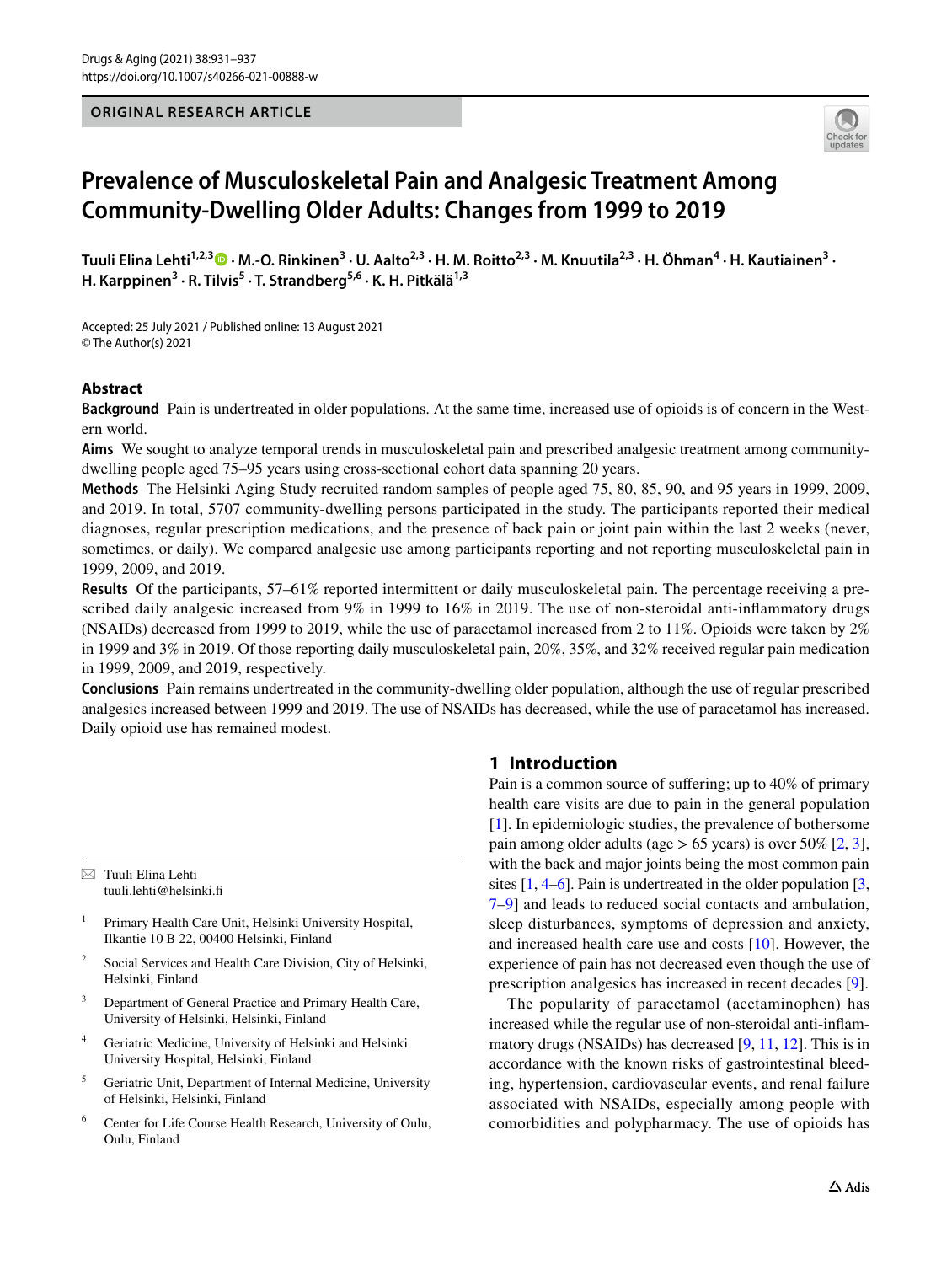#### **Key Points**

Pain is common and undertreated in the older population and leads to reduced quality of life.

Regular analgesic use increased from 1999 to 2019 among community-dwelling people aged 75–95 years; however, daily musculoskeletal pain did not decrease.

Opioids were not widely used. Paracetamol use increased.

increased in institutionalized settings [13] and in the general population [14–17], raising concerns about serious risks associated with their use in the aging population.

Recent developments in analgesic prescribing in geriatric populations have not been thoroughly examined. Opioid use in older populations has been addressed in only a few studies [12, 18, 19], and overall pain management in the oldest-old outside institutionalized settings has received little attention. This study analyzed time trends in analgesics use among 75- to 95-year-old community-dwelling persons using cohort data from 1999 to 2019. We compared regular analgesic use among people reporting daily versus intermittent musculoskeletal pain that hinders daily activity and among people not reporting musculoskeletal pain. Further, we examined time trends in the use of various classes of analgesics.

# **2 Methods**

#### **2.1 Study Design and Participants**

The Helsinki Aging Study is a survey-based, cross-sectional cohort study that aims to monitor changes in common medical conditions, medications, symptoms, self-reported measures of wellbeing, health, and daily functioning in the community-dwelling older population in the urban Helsinki area in Finland (population 600,000). Random cohorts retrieved from the Finnish Population Information system of people aged 75, 80, 85, 90, and 95 years were invited to participate in the study in 1999, 2009, and 2019. One reminder was sent to non-responders. The 1999 study recruited 3921 participants. A total of 2633 participants were recruited in 2009 and 2789 participants were recruited in 2019. One reminder was sent to those who had not responded to the survey. Of the recruited participants, 80% responded to the survey in 1999, 73% in 2009, and 74% in 2019. The response rates are estimates based on how many questionnaire recipients had passed away, moved, or been institutionalized since the most recent Helsinki census.

Respondents who reported living in long-term institutional care as well as respondents who had not answered the questions of interest (see Sect. 2.2.2) were excluded from analysis.

The study design was approved by the Helsinki University Hospital Ethics Committee.

#### **2.2 Measures**

#### **2.2.1 Participant Characteristics**

Demographic information on education (number of years) and marital status was self-reported in the questionnaire ("Are you married or cohabiting/unmarried/divorced or separated/widowed?"). Age and sex were extracted from the participant's Finnish personal identity code. Participants were asked to report their diagnosed diseases (yes/ no answers, 20 common diseases), from which we calculated the Charlson comorbidity index [20]. The participants were asked to rate their health on a four-step scale (healthy, moderately healthy, moderately unhealthy, very unhealthy). The frst two options (healthy or moderately healthy) were categorized as good self-rated health. Functional capacity was assessed with a question: "Is your general condition such that you can move outside unaided?" (Yes/No, I need a walking stick or a rollator/No, I need another person's help/ No, I cannot move outside).

#### **2.2.2 Musculoskeletal Pain**

The participants were asked whether they had experienced back pain that hinders activity or joint pain that hinders activity within the last 2 weeks on a three-step scale (never, sometimes, or daily).

Together with pain, we inquired about other common symptoms (8–10 symptoms in total, depending on the study year), and the participants rated the frequency of each symptom on the same scale. If a participant had not given any answer to any of the symptoms, we considered they had not answered this section and excluded them from the analysis. On the other hand, those who had ticked at least one symptom were included in the analysis and were considered not to have the symptoms they had not ticked. Since the back and the joints cover the most common sites of musculoskeletal pain among older adults, we used the term intermittent or daily musculoskeletal pain to refer to the back and/or joint pain the participants reported having sometimes or daily, respectively.

#### **2.2.3 Analgesics Use**

The participants were asked to list their regular prescription medications in the questionnaire. The prescribed analgesics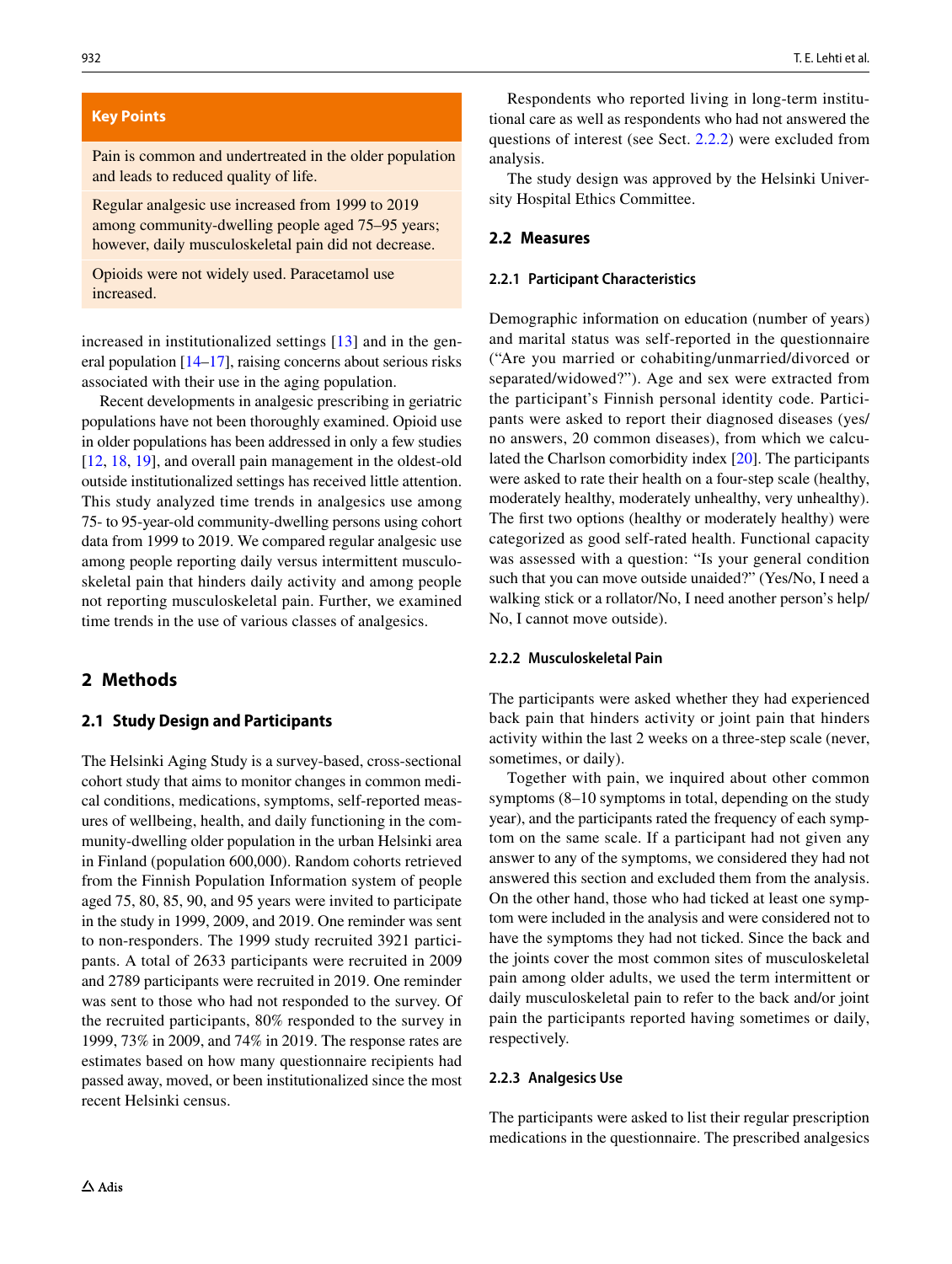were classifed according to the WHO Anatomical Therapeutic Chemical classification system. Classes M01AB (diclofenac), M01AE (ibuprofen, ketoprofen, naproxen), M01AC01 (piroxicam), and M01AX (nabumetone) were referred to as non-selective NSAIDs, class M01AH coxibs (celecoxib, etoricoxib) and M01AC06 (meloxicam) were referred to as selective COX2 inhibitors, class M02AA (topical piroxicam, diclofenac, ibuprofen, ketoprofen) were referred to as topical NSAIDs, while class N01A opioids were subdivided into weak (buprenorphine, codeine, dextropropoxyphene, and tramadol) and strong opioids (methadone hydrochloride, morphine, fentanyl, and oxycodone). A combination analgesic frequently used in Finland containing codeine and paracetamol was classifed as a weak opioid. Paracetamol (class N02B, other analgesics and antipyretics) was handled as a separate class. We excluded the following medicines that are potentially used for pain management from the analysis due to their various non-analgesic indications: antiepileptics (e.g., gabapentin, pregabalin) and antidepressants (e.g., duloxetine). Low-dose acetylsalicylic acid was not considered an analgesic in the study. We did not diferentiate between those who took one analgesic daily from those taking several regular analgesics.

Only regular prescription analgesics were reported in the questionnaire and analyzed in this study. Over-the-counter analgesic use was not addressed.

#### **2.3 Statistical Analysis**

The characteristics are presented as means with standard deviation (SD) for continuous variables and as frequencies with percentages for categorical variables. Linearity across the three cohorts was evaluated using the Cochran–Armitage test (Chi-square test for trend), logistic models, and analysis of variance with an appropriate contrast (orthogonal). When adjusting for confounding factors, a logistic regression model was applied; models included age, sex, and Charlson comorbidity index as covariates. In case of violation of the assumptions (e.g., non-normality) for continuous variables, a bootstrap-type method or Monte Carlo *p* values (small number of observations) for categorical variables were used. The normality of variables was evaluated graphically and by using the Shapiro–Wilk *W* test. Stata 16.1, StataCorp LP (College Station, TX, USA) statistical package was used for statistical analyses.

# **3 Results**

Table 1 presents the cohort characteristics in 1999, 2009, and 2019. The number of participants eligible for analysis was 2473, 1583, and 1651 in 1999, 2009, and 2019, respectively (total  $n = 5707$ ). The percentage of women was

highest in the frst cohort in 1999 (71%) and decreased to 69% in 2009 and 64% in 2019. The proportion of oldest-old participants (aged 90–95 years) was higher in 2009 and 2019 than in 1999. The proportion of participants who received over 8 years of schooling increased with every study wave from 1999 to 2019. The proportion of widowed participants decreased from 1999 to 2019. The Charlson comorbidity index decreased from 2.1 to 1.7, while the number of prescription medicines increased on average from 3.3 to 4.9.

Two in three reported being able to move outside unaided and the cohorts did not difer from each other in this respect. Most participants rated their health as good in all study waves; the highest percentage was 82% in 2019.

The overall percentage of people reporting musculoskeletal pain was 57% in 1999, 60% in 2009, and 61% in 2019. Approximately one quarter of participants reported daily pain that hinders activity (24% in 1999, 27% in 2009, and 24% in 2019), while approximately one third of participants reported intermittent pain that hinders activity (33% in 1999, 33% in 2009, and 37% in 2019). The prevalence of daily pain did not change from 1999 to 2019 ( $p = 0.67$ ). Joint pain was more frequent than back pain and its prevalence increased from 1999 to 2019 (Table 1).

The regular use of prescription analgesics increased from 1999 (9%) to 2019 (16%) (Table 1). Of the various analgesic classes, the largest increase was seen in regular paracetamol use, from 2% in 1999 to 11% in 2019. The use of nonselective NSAIDs decreased from 5% in 1999 to 2% in 2019, and the use of selective COX-2 inhibitors increased (but remained low) from 0% ( $n = 3$ ) in 1999 to 1% ( $n = 16$ ) in 2019. Very few participants regularly used prescribed topical NSAIDs. Although the regular use of prescription opioids increased from 1999 to 2019, it remained low (2–4%).

From 1999 to 2019, the regular use of one or more analgesics increased from 14 to 21% among those reporting musculoskeletal pain and from 3 to 7% among those not reporting pain. Figure 1 shows the adjusted prevalence of regular analgesic use among people reporting intermittent or daily musculoskeletal pain and among those not reporting pain. Regular analgesic use increased in both groups from 1999 to 2019 ( $p < 0.001$  for cohort,  $p < 0.001$  for pain group, *p* < 0.25 for interaction, adjusted for age, sex, and Charlson comorbidity index).

Among those reporting daily pain, the prevalence of analgesic use increased from 20% in 1999 to 32% in 2019. Among those reporting intermittent pain, regular analgesic use increased from 9% in 1999 to 14% in 2019. Figure 2 shows the adjusted prevalence of regular analgesic use among people reporting intermittent or daily musculoskeletal pain, respectively. Both groups show an increasing trend between 1999 and 2019 (*p* < 0.001 for cohort, *p* < 0.001 for pain group,  $p = 0.89$  for interaction, adjusted for age, sex, and Charlson comorbidity index).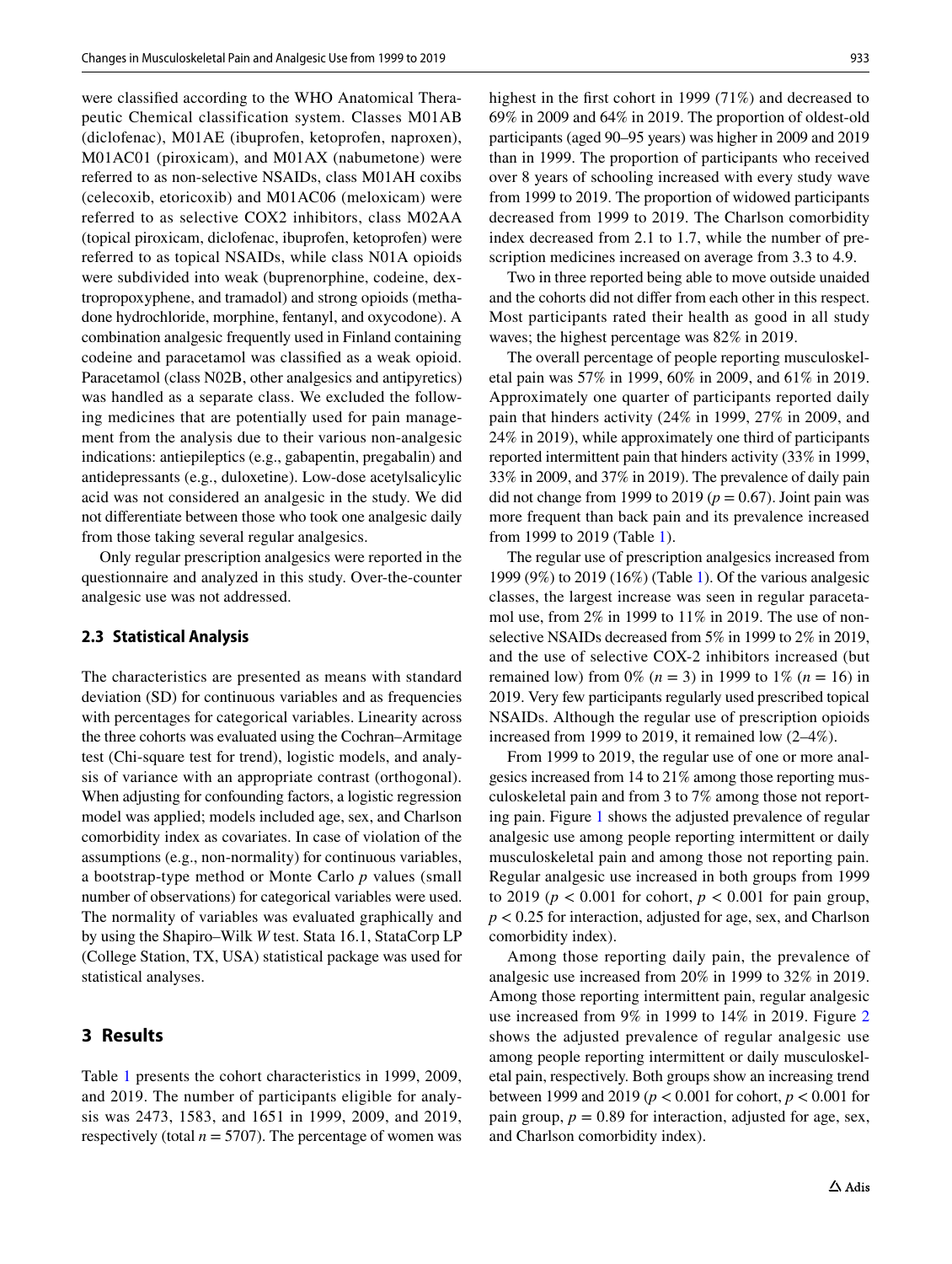**Table 1** Cohort characteristics, prevalence of pain, and prescribed analgesics in 1999, 2009, and 2019

|                                                                     | 1999<br>$n = 2473$ | 2009<br>$n = 1583$ | 2019<br>$n = 1651$ | $p$ value*              |
|---------------------------------------------------------------------|--------------------|--------------------|--------------------|-------------------------|
|                                                                     |                    |                    |                    |                         |
| Women, $n(\%)$                                                      | 1762(71)           | 1089(69)           | 1064(64)           | < 0.001                 |
| Age, $n(\%)$                                                        |                    |                    |                    | < 0.001                 |
| 75 years                                                            | 701 (28)           | 386 (24)           | 405(25)            |                         |
| 80 years                                                            | 674(27)            | 378 (24)           | 399 (24)           |                         |
| 85 years                                                            | 617(25)            | 349 (22)           | 367 (22)           |                         |
| $90 - 95$ years                                                     | 481 (19)           | 470 (30)           | 480 (29)           |                         |
| Education < 8 years, $n$ (%)                                        | 1267(53)           | 578 (37)           | 396 (24)           | < 0.001                 |
| Widowed, $n$ $(\%)$                                                 | 1125(47)           | 658 (42)           | 586 (36)           | ${}_{< 0.001}$          |
| Charlson comorbidity index <sup>a</sup> , mean (SD)                 | 2.1(2.0)           | 2.0(1.8)           | 1.7(1.6)           | < 0.001                 |
| Number of prescribed drugs, mean (SD)                               | 3.3(2.9)           | 4.8(3.6)           | 4.9(3.7)           | < 0.001                 |
| Moves outside unaided, $n$ (%)                                      | 1582 (64)          | 907(57)            | 1052(64)           | 0.52                    |
| Good self-rated health, $n(\%)$                                     | 1819 (77)          | 1150(74)           | 1328 (82)          | < 0.001                 |
| Intermittent or daily joint or back pain within 2<br>weeks, $n(\%)$ | 1406 (57)          | 947 (60)           | 1006(61)           | $0.007$ [ $< 0.001$ ]   |
| Back pain                                                           | 979 (40)           | 660 (42)           | 698 (42)           |                         |
| Joint pain                                                          | 1071(43)           | 749(47)            | 799(48)            |                         |
| Daily prescribed analgesic, $n$ (%)                                 | 224(9)             | 263(17)            | 256(16)            | $< 0.001$ [ $< 0.001$ ] |
| Non-selective NSAID                                                 | 129(5)             | 58 (4)             | 39(2)              | $< 0.001$ [0.002]       |
| Selective COX-2 inhibitor                                           | 3(0)               | 20(1)              | 16(1)              | $0.001$ [0.003]         |
| Paracetamol                                                         | 60(2)              | 168(11)            | 181(11)            | $< 0.001$ [ $< 0.001$ ] |
| Opioid                                                              | 55(2)              | 67(4)              | 57(3)              | $0.012$ [0.002]         |
| Weak opioid                                                         | 51(2)              | 58 (4)             | 46(3)              |                         |
| Strong opioid                                                       | 5(0)               | 9(1)               | 12(1)              |                         |

 $NSAID = non-steroidal anti-inflammatory drug, SD = standard deviation of the mean$ 

\**p* for linearity. *p* values in square brackets are from analyses adjusted for age, sex, and the Charlson comorbidity index

<sup>a</sup>Charlson et al. 1987<sup>[20]</sup>

## **4 Discussion**

Our study revealed that the prevalence of regular analgesic treatment has increased among community-dwelling older persons aged 75–95 years from 1999 to 2019. The use of paracetamol has signifcantly increased and is now the most commonly used analgesic. The use of opioids has remained modest. On the other hand, more than half of the participants reported musculoskeletal pain in 2019, and this proportion did not decrease since 1999. Only one third of those with daily pain were taking a regular analgesic prescribed by their doctor, suggesting continuous undertreatment of pain (at least with prescription drugs) in older persons.

Our fndings concerning the prevalence of pain are consistent with previous research, which reported the prevalence of pain to be approximately 52–64% in the older population [2–4, 8]. However, these studies are not directly comparable since the defnition of pain and its persistence varied between studies. To our knowledge, there are no previous studies reporting time trends in musculoskeletal pain in older community-dwelling populations except our prior report [9]. Our study suggests that the prevalence of pain has not decreased even after adjustment for age, sex, and comorbidities. Thus, the increasing proportion of the oldest age groups does not explain the high prevalence of pain in the most recent cohorts. Furthermore, even though fewer were widowed and more participants were better educated, pain remained at least as prevalent in later cohorts as in the frst one. Consistent with previous studies, pain in the older population may remain undertreated [11].

In our most recent cohort from 2019, 16% of participants were taking regular analgesic medication prescribed by their doctor. This value is consistent with the 2002 AGS panel on persistent pain in older persons [10], in which 18% of the geriatric population was reported to take analgesics at least several times per week. The analgesic profle in our study consistent with recommendations on analgesic use in the older population [21, 22] and has improved from 1999 to 2019; the use of paracetamol has increased while the regular use of non-selective NSAIDs has decreased. The avoidance of NSAIDs may be due in part to the increased use of anticoagulant therapy [23]. The popularity of paracetamol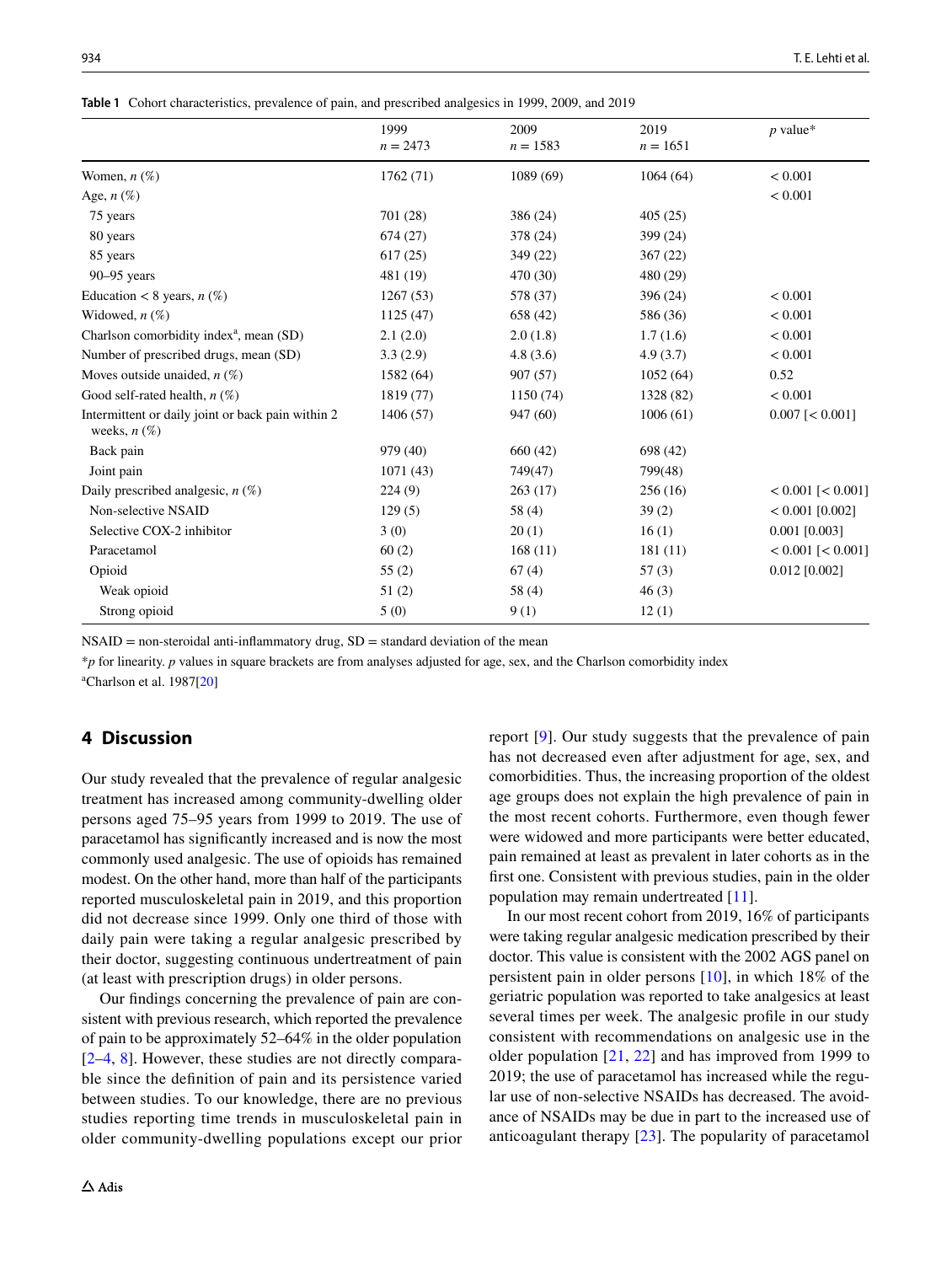

**Fig. 1** Adjusted prevalence of the regular use of prescribed analgesics among participants reporting musculoskeletal pain (in black) and among participants not reporting musculoskeletal pain (in white) in 1999, 2009, and 2019. Percentages were adjusted for age, sex, and Charlson comorbidity index with 95% confdence intervals  $(p < 0.001$  for cohort,  $p < 0.001$  for pain group,  $p = 0.25$  for interaction). *n* = 2473, *n* = 1583, and *n* = 1651 in 1999, 2009, and 2019, respectively



**Fig. 2** Adjusted prevalence of the regular use of prescribed analgesics among participants reporting intermittent (in grey) or daily musculoskeletal pain (in black) in 1999, 2009, and 2019. Percentages were adjusted for age, sex, and Charlson comorbidity index with 95% confidence intervals ( $p < 0.001$  for cohort,  $p < 0.001$  for pain group, *p* = 0.89 for interaction). *n* = 2473, *n* = 1583, and *n* = 1651 in 1999, 2009, and 2019, respectively

over other analgesics among older adults is consistent with a prior study [24].

The use of prescribed analgesics increased markedly from 1999 to 2009 in our cohorts among those experiencing both daily as well as intermittent musculoskeletal pain. This is mainly due to the increased use of paracetamol. More than one in ten of those who reported intermittent musculoskeletal pain reported regular analgesic use in 2019. It may be questioned whether such analgesic use is appropriate. Some of these participants might have sufered from daily pain had they not taken a regular analgesic; also, they may have other painful conditions that our study fails to cover.

Stewart et al. [25] have recently examined analgesic use among community-dwelling older persons. In their study, 28% of those with pain that lasted over 2 weeks were taking a regular analgesic. Here, we report a slightly higher percentage (32% in 2019) of regular analgesic use among people experiencing daily pain. Interestingly, 31% of those studied by Stewart et al. were using non-pharmacological strategies alone to manage their pain. The guidelines for treating pain in the older population emphasize that pharmacological and non-pharmacological approaches (e.g., physical therapy, exercise, acupuncture) should be combined to achieve optimal efect [22, 26]. In fact, the underuse of non-pharmacological approaches may be one important reason why so many older people still suffer from daily pain. Overall, pharmacological pain management in older adults is complicated by the limited selection of safe frst-line analgesics; paracetamol is the only medicine considered generally safe for older persons. The use of all other analgesics (which are often more efficacious than paracetamol) is limited by the risk of serious adverse efects.

The studies reporting regular prescribed and pro re nata (as needed) analgesics [19] and even over-the-counter analgesics [24] have shown a higher prevalence of analgesic use than that observed in our study. In fact, the short-term use of analgesics may be much more widespread than the regular use we investigated. However, there is evidence that a signifcant proportion of older adults use prescription analgesics less than what is prescribed and only when the pain is severe [27]. Having mastery over medication use may be an important factor in maintaining a sense of self-efficacy  $[28]$ .

Importantly, we did not observe an epidemic of regular opioid use among community-dwelling older persons; only 3% of our 2019 cohort was taking opioids regularly and the increase from 1999 was modest. This percentage is less than half of what Haasum et al. [18] and Steinman et al. [12] reported in Sweden and in the USA. However, both of these studies included as-needed opioid use. Among patients with back pain, Enthoven et al. [24] found that almost 20% of older patients had taken opioids at baseline, while Taylor-Stokes et al. [29] observed that 32–79% of patients had received opioids from their doctor in the USA. Knowing that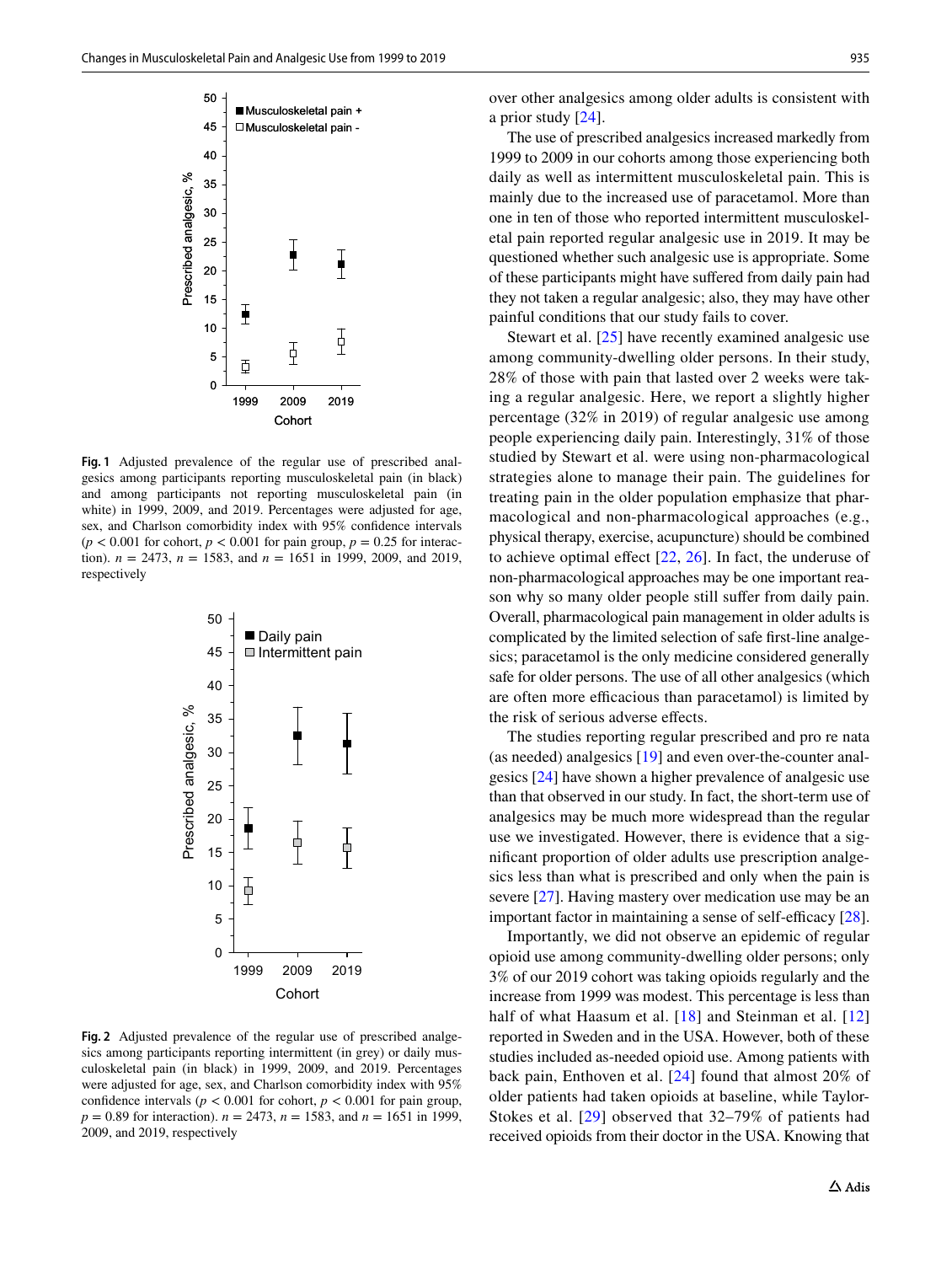the prevalence of opioid use has been increasing in Finnish long-term care settings  $[30]$ , it is reassuring to observe that opioids are not regularly used by a larger proportion of community-dwelling older persons in our study population.

This study had several strengths. First, we studied and compared relatively large cross-sectional community-dwelling cohorts that were retrieved from an equivalent population at three time points, thus enabling time-trend analysis. Second, the questions were the same and the response rate remained good in all study waves. Third, the recall time of 2 weeks is likely to be reliable when assessing pain [3]. Fourth, self-reported use of analgesics may provide more reliable information on regular drug use than from pharmacy records only.

This study had some weaknesses. First, we did not examine pain intensity. Also, the 2-week period can be considered short to examine pain. However, it gives a good estimate of pain prevalence at a population level. Second, use of overthe-counter medicines or pro re nata drugs was not examined, which might underestimate analgesic use. Third, we did not address non-pharmacological treatments that are considered essential for pain management in the older population. Lastly, our cohort data were cross-sectional; thus, we could not assess causality or temporal interdependence between pain and analgesic medication. Our cohort data consists of community-dwelling older adults in the urban Helsinki area. Therefore, the results may not directly apply to other cultural contexts or more rural populations even in Finland.

# **5 Conclusions**

The prevalence of musculoskeletal pain was high in all study waves and did not decrease with increasing analgesic use. Although the use of regular prescribed analgesics increased from 1999 to 2019, pain remains undertreated in the community-dwelling older population aged >75 years. Over 20 years, the use of paracetamol increased while the use of non-selective NSAIDs decreased. We did not observe a major increase in regular opioid use among communitydwelling older persons from 1999 to 2019. More studies are needed to explore the intensity of pain and the efficacy of both pharmacological and non-pharmacological approaches in pain management among older adults.

## **Declarations**

**Funding** Open access funding provided by University of Helsinki including Helsinki University Central Hospital. This study was funded by the Päivikki and Sakari Sohlberg Foundation, the Kunnanlääkäri Uulo Arhio Foundation, and Helsinki University Hospital VTR funding. The funders had no role in study design, data collection and analysis, decision to publish, or preparation of the manuscript.

**Conflict of interest** Dr Strandberg reports educational cooperation with Servier, Orion, and Novartis, and is a member of the European Geriatric Medicine Society (EuGMS) special interest group on cardiovascular medicine in older people and diabetes in older people. Dr Pitkälä, Dr Öhman, Dr Karppinen, Dr Tilvis, Lehti, Knuutila, Rinkinen, Dr Roitto, Dr Aalto, and Kautiainen declare no conficts of interest.

**Availability of data and material** The datasets generated during and analyzed during the current study are available from the corresponding author on reasonable request.

**Code availability** Not applicable.

**Authors' contributions** Prof. Pitkälä had full access to all data in the study and takes responsibility for the integrity of the data and the accuracy of the analyses. Prof. Pitkälä is the guarantor. Study concept and design: Lehti, Aalto, Roitto, Öhman, Rinkinen, Knuutila, Kautiainen, Karppinen, Tilvis, Strandberg, Pitkälä. Acquisition of data: Lehti, Rinkinen, Kautiainen, Pitkälä. Analysis and interpretation of data: Lehti, Kautiainen, Pitkälä. Drafting of the manuscript: Lehti. Critical revision of the manuscript for important intellectual content: Lehti, Rinkinen, Aalto, Roitto, Öhman, Knuutila, Kautiainen, Karppinen, Tilvis, Strandberg, Pitkälä. Statistical analysis: Lehti, Kautiainen, Pitkälä. Obtained funding: Pitkälä, Lehti.

**Ethics approval** The study design was approved by the Helsinki University Hospital Ethics Committee.

**Consent to participate** Not applicable. Data was collected as a survey and was analyzed anonymously. Cover letter for the survey included a statement of confdentiality.

**Consent for publication** All authors gave explicit consent to submit and publish the article.

**Open Access** This article is licensed under a Creative Commons Attribution-NonCommercial 4.0 International License, which permits any non-commercial use, sharing, adaptation, distribution and reproduction in any medium or format, as long as you give appropriate credit to the original author(s) and the source, provide a link to the Creative Commons licence, and indicate if changes were made. The images or other third party material in this article are included in the article's Creative Commons licence, unless indicated otherwise in a credit line to the material. If material is not included in the article's Creative Commons licence and your intended use is not permitted by statutory regulation or exceeds the permitted use, you will need to obtain permission directly from the copyright holder. To view a copy of this licence, visit <http://creativecommons.org/licenses/by-nc/4.0/>.

## **References**

- 1. Mäntyselkä P, Kumpusalo E, Ahonen R, Kumpusalo A, Kauhanen J, Viinamäki H, Halonen P, Takala J. Pain as a reason to visit the doctor: a study in Finnish primary health care. Pain. 2001. [https://](https://doi.org/10.1016/s0304-3959(00)00361-4) [doi.org/10.1016/s0304-3959\(00\)00361-4.](https://doi.org/10.1016/s0304-3959(00)00361-4)
- 2. Ray L, Lipton RB, Zimmerman ME, Katz MJ, Derby CA. Mechanisms of association between obesity and chronic pain in the elderly. Pain. 2011. [https://doi.org/10.1016/j.pain.2010.08.043.](https://doi.org/10.1016/j.pain.2010.08.043)
- 3. Patel KV, Guralnik JM, Dansie EJ, Turk DC. Prevalence and impact of pain among older adults in the United States: fndings from the 2011 National Health and Aging Trends Study. Pain. 2013. <https://doi.org/10.1016/j.pain.2013.07.029>.